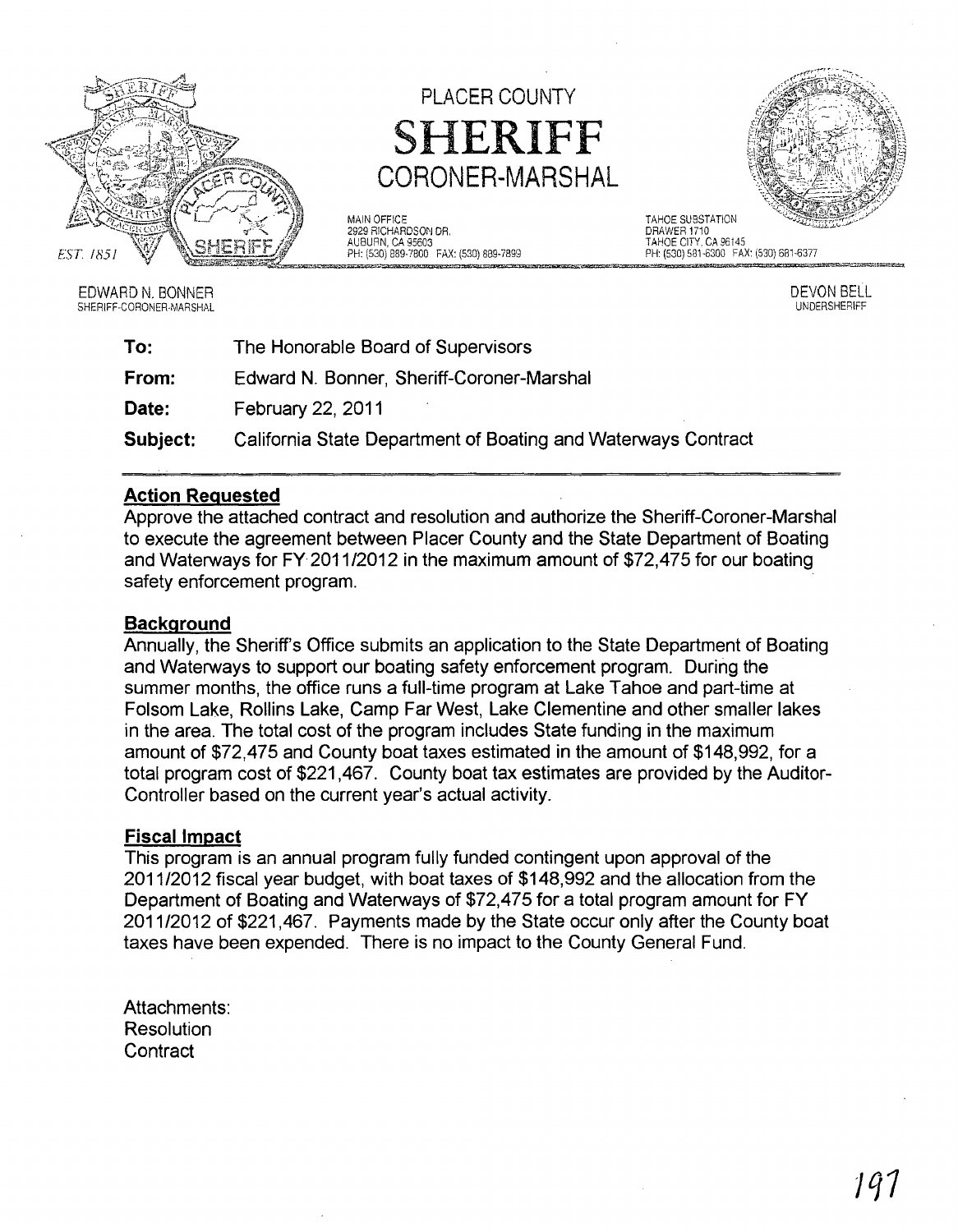# **Before the Board of Supervisors County of Placer, State of California**

In the matter of: State Department of Boating and Waterways Contract Agreement

The following Resolution was duly passed by the Board of Supervisors of

the County of Placer at a regular meeting held  $\qquad \qquad$  February 22, 2011

by the following vote on roll call:

Ayes:

Noes:

Absent:

Signed and approved by me after its passage.

Attest: Clerk of said Board Chairman, Board of Supervisors

WHEREAS, the Sheriff's Office (Agency) is required to execute a contract agreement with the State Department of Boating and Waterways (Department) for the Boating Safety and Enforcement Financial Aid Program in association with its Marine Patrol program; and

WHEREAS, the Sheriff's Office is responsible to perform boating safety and enforcement activities and to submit claims to the Department on a quarterly basis;

NOW, THEREFORE, BE IT RESOLVED that the Board of Supervisors approves the contract agreement between Placer County and the Department for the Boating Safety and Enforcement Financial Aid Program in the maximum amount of \$72,475 and authorizes the Sheriff-Coroner-Marshal, Edward N. Bonner, to execute the contract agreement and claim reimbursement forms.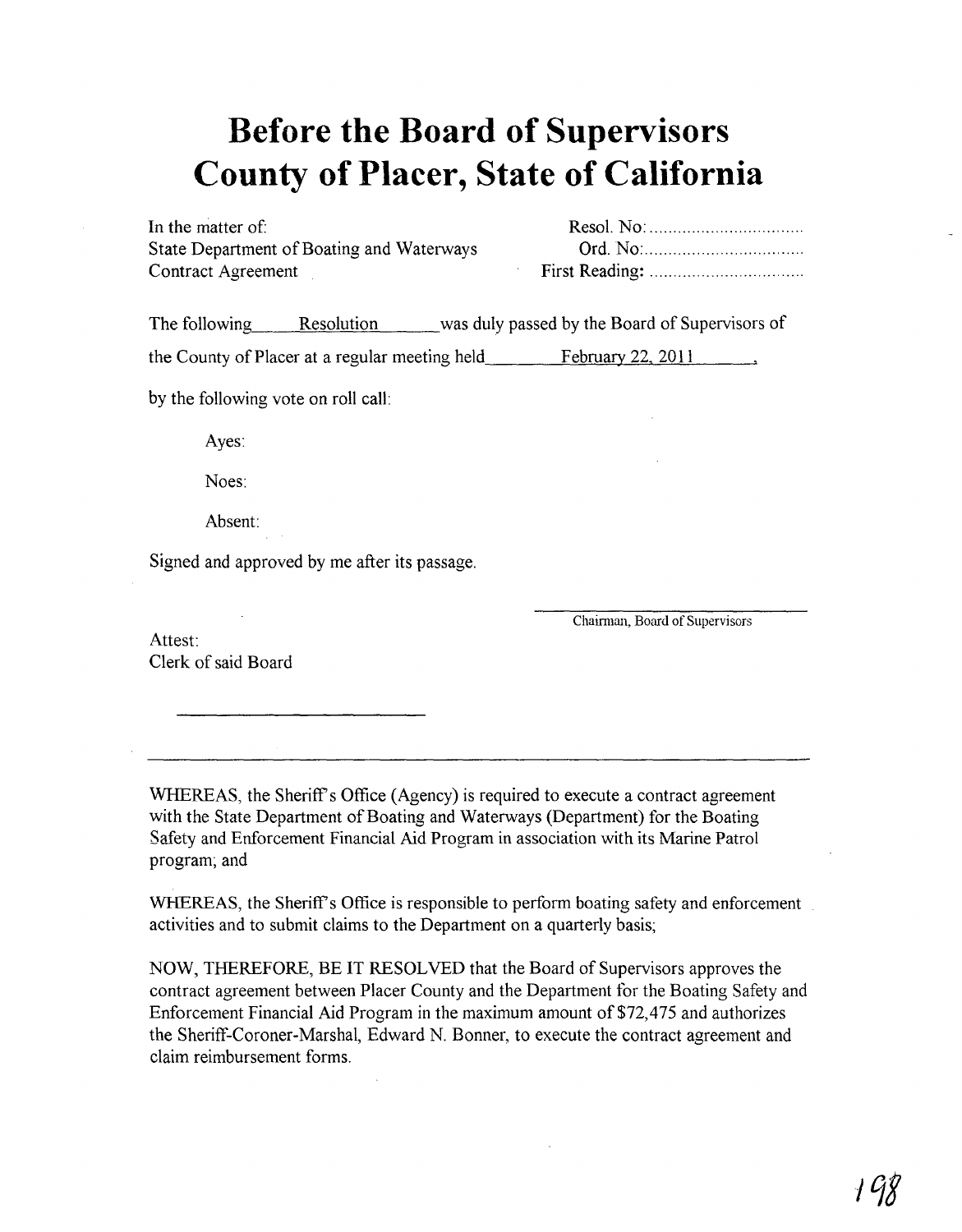



# **Boating Safety and Enforcement Financial Aid Program Contract**

This contract, entered into this  $I^{ST}$  *day of July, 2011*, by and between the CALIFORNIA DEP ARTMENT OF BOATING AND WATERWAYS, hereinafter called "Department," and the *COUNTY OF PLACER,* hereinafter called "Agency";

# **WITNESSETH**

**WHEREAS,** Contingent on approval of the **Fiscal Year 2011-2012** budget, the Department intends to contract with Agency for the purpose of performing boating safety and enforcement activities as described in Title 14, California Code of Regulations Section 6593.3; and

**WHEREAS,** Agency is equipped, staffed and prepared to provide such services on the terms and conditions set forth in this contract and in accordance with Title 14, California Code of Regulations Section 6593 et seq.; and

**WHEREAS,** pursuant to Title 14, California Code of Regulations Section 6593.6, Department shall enter into an annual contract with each participating agency;

**NOW, THEREFORE,** it is mutually agreed as follows:

# **I. Applicable Law**

Agency shall observe and comply with all applicable federal, state, and county statutes, ordinances, regulations, directives, and laws, including, but not limited to, Harbors and Navigation Code Section 663.7 and Section 6593 et seq. of Title 14, California Code of Regulations, as amended and attached hereto and incorporated by reference as Attachment 1. Contract shall be deemed to be executed within the State of California and construed and governed by the laws of the State of California.

# **II. Description of Services**

Agency shall conduct boating safety and enforcement activities in the jurisdiction of the Agency in consideration of the payments hereinafter set forth.

# **III. Payments**

- A. Maximum Amount. The amount the Department shall be obligated to pay for services rendered under this contract shall not exceed \$ **72, 4** *75.00* for the contract term in full consideration of Agency's performance of the services described in this contract.
- B. Rate of Payment. The Department shall reimburse Agency in accordance with the reimbursement procedures set forth in Title 14, California Code of Regulations Section 6593.9.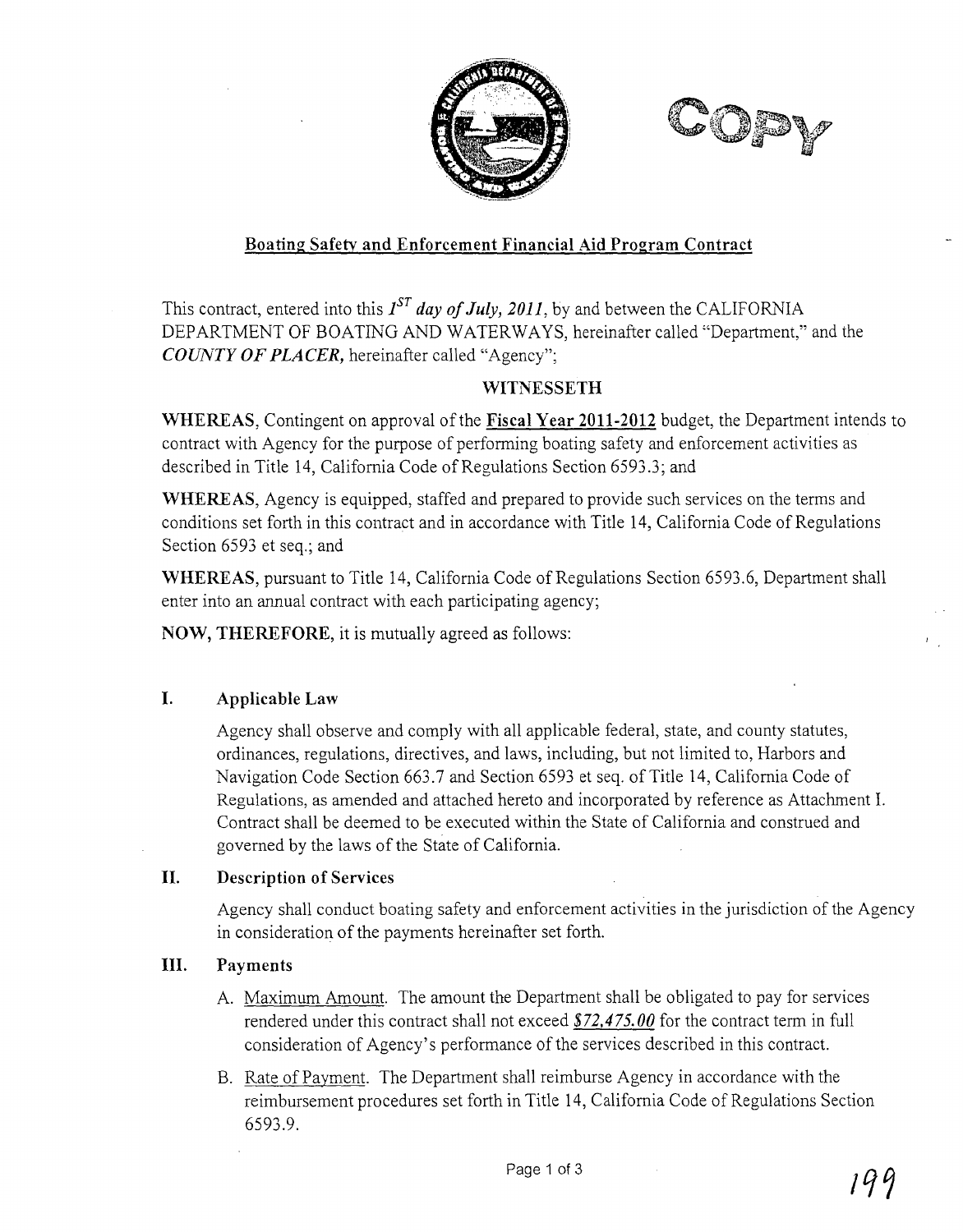- C. Submission of Claims. Agency shall submit claims for reimbursement to the Department contact person identified in paragraph V of this contract on a \_monthly OR \_quarterly basis. **(Please check one)**
- D. Failure to Submit Claims. Claims for reimbursement shall be submitted within 60 days following the last day of the reporting period. Pursuant to Title 14, California Code of Regulations 6593.9 (i), the Department may reduce an Agency's allocation by five percent if the Agency exceeds the sixty-day billing period and an additional five percent for every thirty-day period thereafter that the Agency is late in filing a claim.

#### **IV. Records**

Agency shall maintain records pursuant to Section 6593.10 of Title 14, California Code of Regulations.

#### **V. Notice**

Notice shall be in writing and shall be deemed to have been served when it is deposited in the United States mail, first class postage prepaid, and addressed as follows:

| <b>TO DEPARTMENT</b>                | <b>TO AGENCY</b>             |
|-------------------------------------|------------------------------|
| Ms. Corrina Dugger                  | Edward N. Bonner             |
| Department of Boating and Waterways | Placer County Sheriff's Dept |
| 2000 Evergreen Street, Suite 100    | 2929 Richardson Dr.          |
| Sacramento, CA 95815-3888           | Auburn, CA 95603             |

Either party may change the address to which subsequent notice and/or other communication can be sent by giving written notice designating a change of address to the other party.

#### **VI. Term**

This agreement shall be for the term beginning **July 1,2011,** and ending **June 30, 2012.** 

#### **VII. Prior Agreements**

All prior contracts regarding this subject matter between Department and Agency are hereby terminated effective June 30 prior to the term beginning date of this contract.

#### **VIII. Amendment**

No amendment or variation of the terms of this contract shall be valid unless made in writing and signed by the parties hereto.

### **IX. Termination**

Agency may terminate this contract without cause in writing at any time. Department may terminate this contract without cause upon a sixty (60) days written notice served upon the Agency.

 $\mathscr{A}\!\textit{U}\,\textit{U}$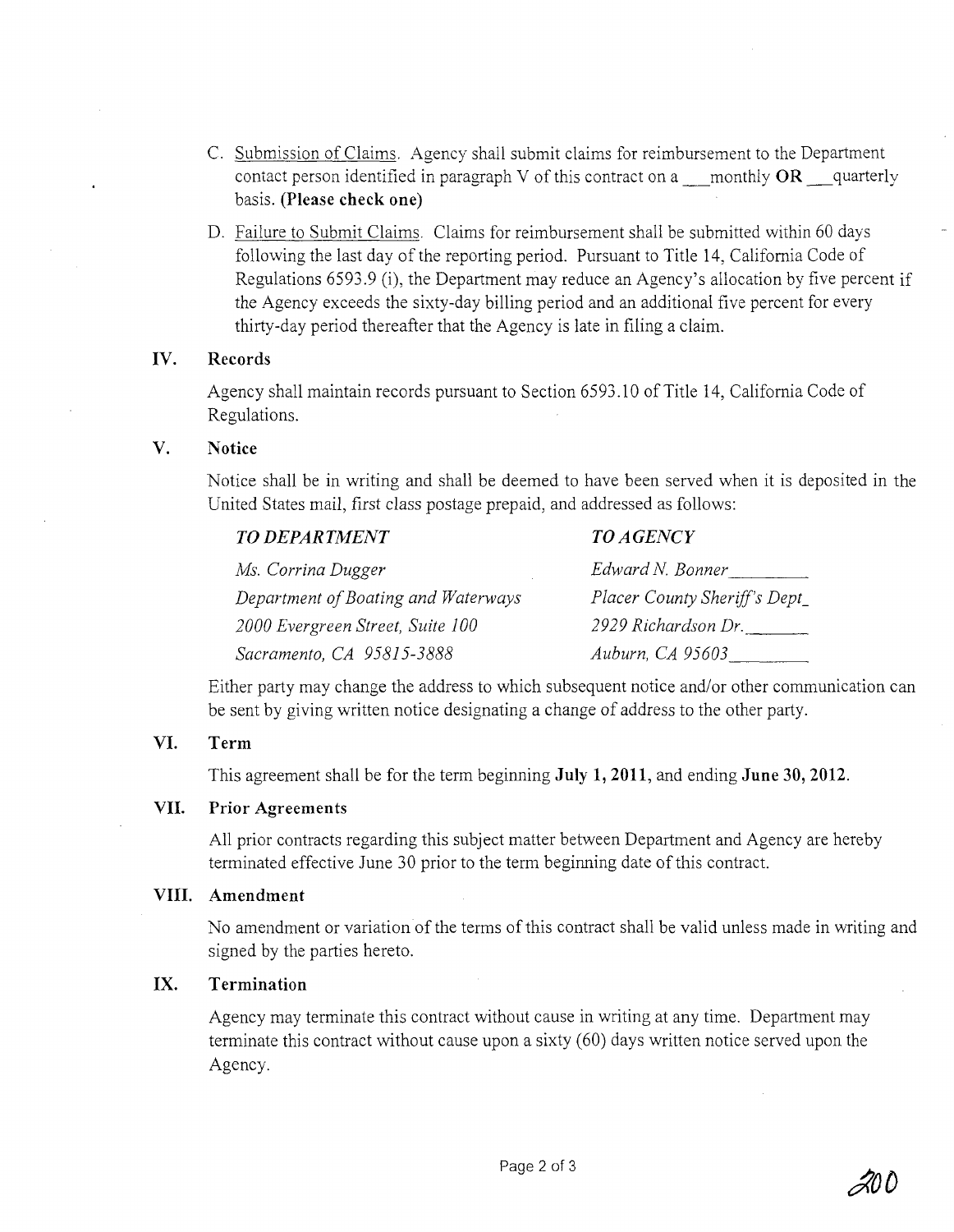#### **x. Special Provisions**

A. Agency hereby certifies that the obligations created by this contract do not violate the provisions of Sections 1090 to 1096 of the Government Code.

B. This contract shall have no force or effect until signed by the Department, Agency, and approved by the Department of General Services Legal Department, if required.

C. Agency shall continue with the responsibilities of this contract during any dispute.

IN WITNESS WHEREOF, the parties hereto have executed this contract as of the day and year first above written.

# CALIFORNIA DEPARTMENT OF BOATING AND WATERWAYS

 $\mathbf{By:}$ 

Lucia C. Becerra, Acting Director *California Department of Boating and Waterways*  Date:  $\frac{1}{\sqrt{1-\frac{1}{2}} \cdot \frac{1}{\sqrt{1-\frac{1}{2}} \cdot \frac{1}{2}} \cdot \frac{1}{\sqrt{1-\frac{1}{2}} \cdot \frac{1}{2}}$ 

"Department"

COUNTY OF PLACER

By: Edward N. Bonner

Title: Sheriff-Coroner-Marshal

Date:

"Agency"

201